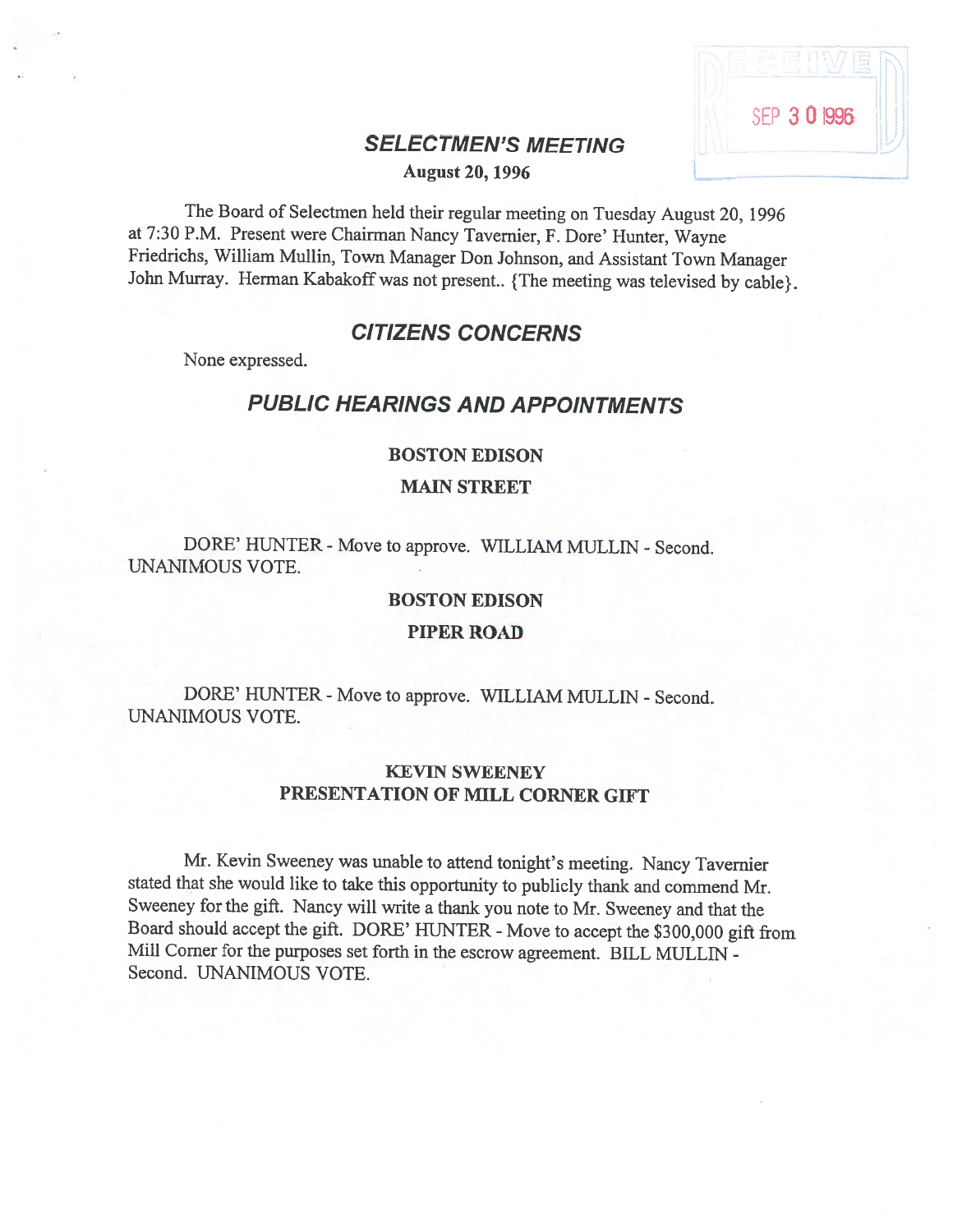## BETTY DANIELSON VOLUNTEER COORDINATING COMMITTEE FULL MEMBER

Ms. Danielson is seeking an appointment as a full member of the Volunteer Coordinating Committee. The Board asked Ms. Danielson questions regarding why she wishes to volunteer for this position. Ms. Danielson stated that she has been <sup>a</sup> resident for <sup>4</sup> years and that she had been involved in numerous organizations in other communities. Ms. Danielson suggested that the Town include <sup>a</sup> brochure in Welcome Packets distributed to new Acton residents to make new residents aware of the Volunteer Committees that Acton offers. DORE' HUNTER - Move to appoint Betty Danielson as a full member of the Volunteer Coordinating Committee with a term expiring June 30, 1999. WAYNE FRIEDRICHS - Second. UNANIMOUS VOTE.

Nancy told Ms. Danielson that she would need to be sworn in by the Town Clerk prior to resuming duties.

## KEVIN HURLEY LIP APPLICATION WESTSIDE VILLAGE

Mr. Hurley was present before the Board to discuss the LIP Application. Doug Macone and Frank Panetta are the developers of Westside Village and are proposing to build four (4) affordable homes which will be sold at \$94,500 and the remainder will be sold between the \$200,000 & \$250,000 range. Mr. Hurley is seeking <sup>a</sup> support letter from the Board of Selectmen to be submitted to the State on behalf of the developers. Mr. Hurley has worked closely with the Acton Community Housing Corp. and has their support. There are <sup>a</sup> few unresolved issues regarding setbacks, density and road way that still needs to be worked out with Town staff. Bill questioned the resale value of the affordable homes. Mr. Hurley stated that deed restrictions are <sup>p</sup>laced on the home limiting the resale so the homes are still considered affordable if <sup>a</sup> sale is to occur. Dore' questioned if the road will be built according to town standards. Mr. Hurley stated that the Highway Superintendent is concerned with the number of driveways on the cul-de sac. Mr. Hurley discussed the Planning Department's concerns and will address all conditions. WILLIAM MULLIN - Move to support the LIP Application by Westside Village and that up to \$5,000 be allotted for <sup>a</sup> private consultant to oversee the affordable housing lottery. DORE' HUNTER - Second. UNANIMOUS VOTE. Mr. Hurley will draft the appropriate letter for Board signature.

I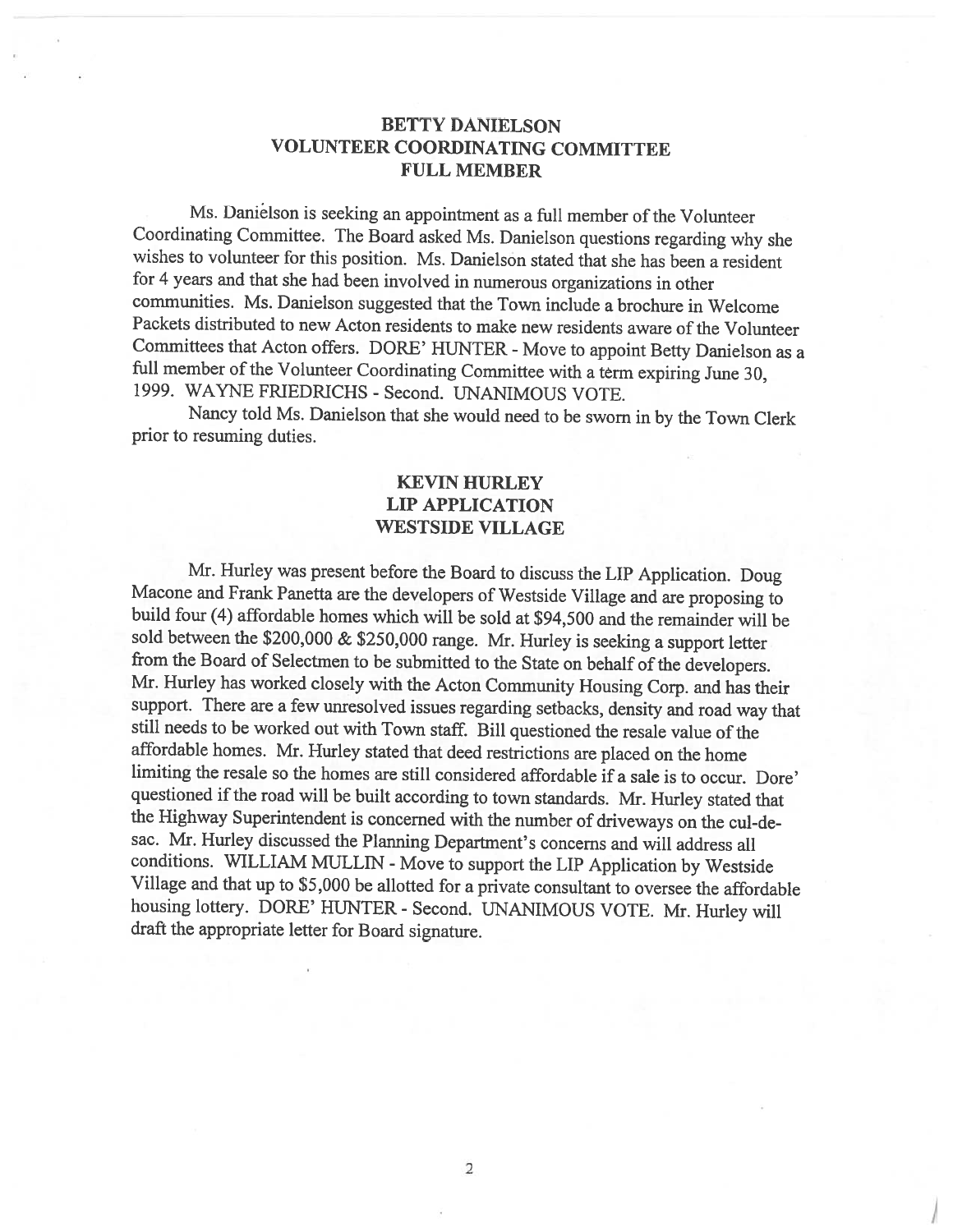# SELECTMEN'S BUSINESS

## SIGNS WITHIN THE RIGHT OF WAY

Garry Rhodes has presented the Board with <sup>a</sup> propose<sup>d</sup> policy for signs in the public Right of Way for Board consideration and vote. Bill Mullin questioned existing religious signs. Bill asked if there were any churches that presently have more than two signs allowed for in the policy. It was stated that no one will have to modify or take down any signs under this proposed policy. WILLIAM MULLIN - Move to approve Signs within the Right of Way Policy. DORE' HUNTER - Second. UNANIMOUS VOTE.

The Board discussed the new pole installation which will be used for banner purposes located at the corner of Main and Taylor Road. Wayne also questioned whether the West Acton Merchants can use the private businesses as they did last year. The Board stated that any area other than the designated locations outlined in the policy would need Board approval. The Board also asked that staff distribute the policy to local organizations.

## ACTON CENTER CONGREGATIONAL CHURCH REQUEST FOR BANNER PLACEMENT

WILLIAM MULLIN - Move to approve Banner Request. DORE' HUNTER -Second. UNANIMOUS VOTE.

#### WARRANT ARTICLE REQUEST DOG CONTROL BYLAW

Jesse and Stacey Liberty have requested that the Board <sup>p</sup>lace <sup>a</sup> warrant article at the Spring <sup>97</sup> Town meeting regarding an Dog Control Bylaw. The Liberty's stated that their daughter is afraid of dogs and is being driven into her house instead of <sup>p</sup>laying outside due to <sup>a</sup> neighbor's roaming dog. The Liberty's feel that their daughter should be allowed to <sup>p</sup>lay outside on their own property. The Liberty's would like the Town's help in formulating an effective legal ordinance. The Liberty's article states that Dogs owners be required to keep their dogs under direct control. The Board asked the Liberty's to work with the Town Manager so this may be <sup>p</sup>laced as <sup>a</sup> warrant article. Nancy stated that it had been approximately 10 years since Acton debated the leash law and that it was time to debate it again. Nancy also stated that the Selectmen will vote to recommend or not recommend this warrant article either in January or February. Nancy also suggested that the Liberty's write letters to the editors seeking support.

Jay frolick was presen<sup>t</sup> to address dog barking issues. Mr. frolick was told to contact Jesse and Stacey Liberty to discuss adding <sup>a</sup> provision in the warrant article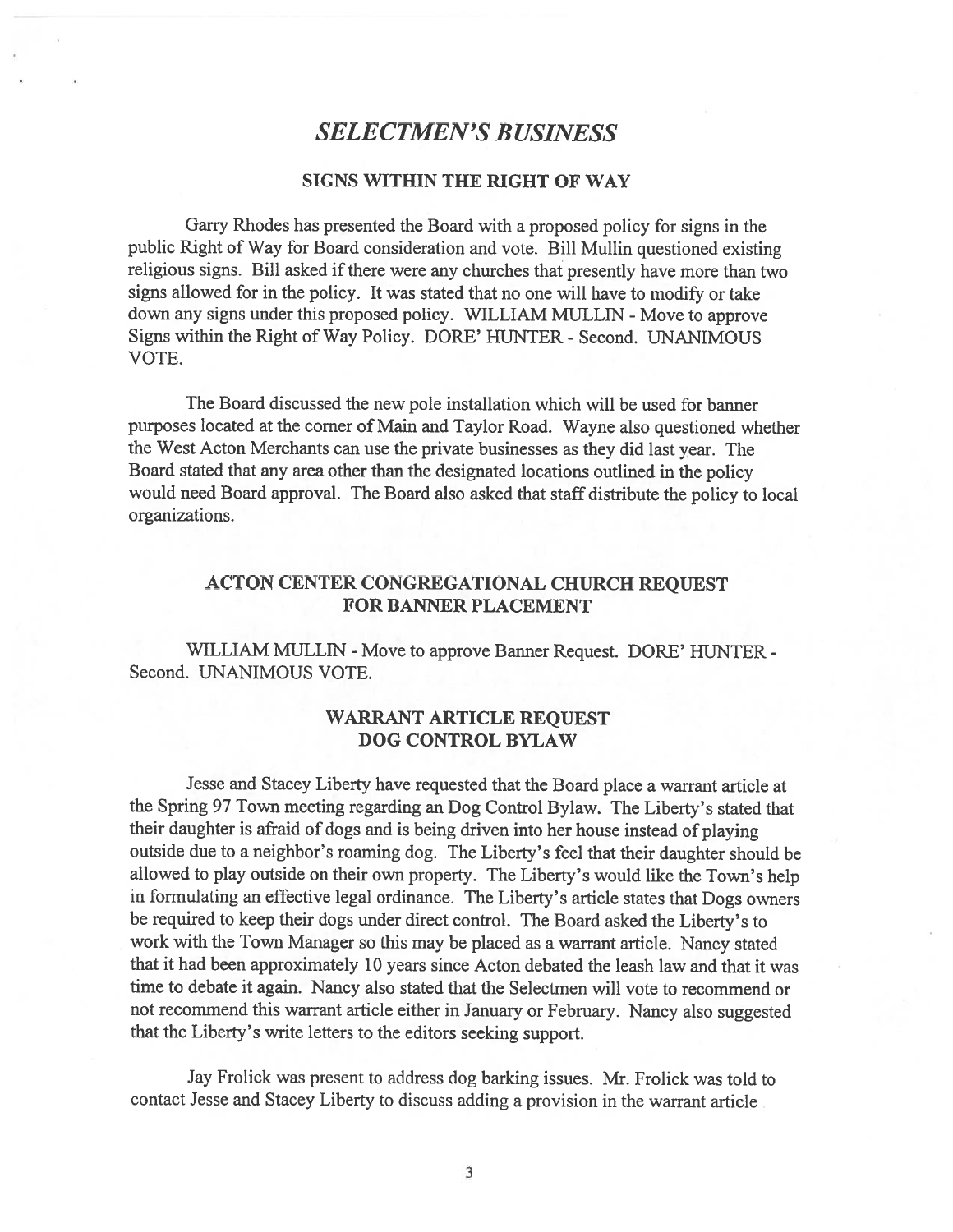addressing dog barking. Nancy stated that this issue is not as black and white as it appears, however, this issue should be addressed at town meeting. Nancy asked Mr. Frolick to contact Don.

## PATRICK HALM FULL MEMBER PLANNING BOARD

WILLIAM MULLIN - Move to appoint Patrick Halm from an associate to a Full Member of the Planning Board with <sup>a</sup> term expiring June 30, 1999. DORE' HUNTER - Second. UNANIMOUS VOTE.

#### CHARLES JENKINS FULL MEMBER COUNCIL ON AGING

DORE' HUNTER - Move to appoint Charles Jenkins as a full member to the Council on Aging with <sup>a</sup> term expiring June 30, 1997. WAYNE FRIEDRICHS - Second. UNANIMOUS VOTE.

#### 2001 DISCUSSION

Nancy asked the members of the Board if they would be present at the September 16th <sup>2001</sup> meeting. Bill stated he might have <sup>a</sup> conflict. Nancy also asked if November 4th or 13th would be okay. Nancy will call in the acceptable dates.

## CONSENTA GENDA

DORE' HUNTER - Move to accept the Consent Agenda as printed. WAYNE FRIEDRICHS - Second. UNANIMOUS VOTE.

## TOWN MANAGERS REPORT

#### END OF YEAR MONIES

Bill questioned how much deficit we would have for FY 96. John stated that the books have not been closed due to uncollected monies and that the turn back would cover the deficit. John also stated that he has asked Assessing for the New Growth figures which are predicted to be approximately \$650,000. Nancy also stated that we should scrutinize the ALG revenue numbers for next year especially the regional school revenue projections. Dore' stated that we should look at the school's quarterly reporting vs. the Town's and note the detail in the Town's side.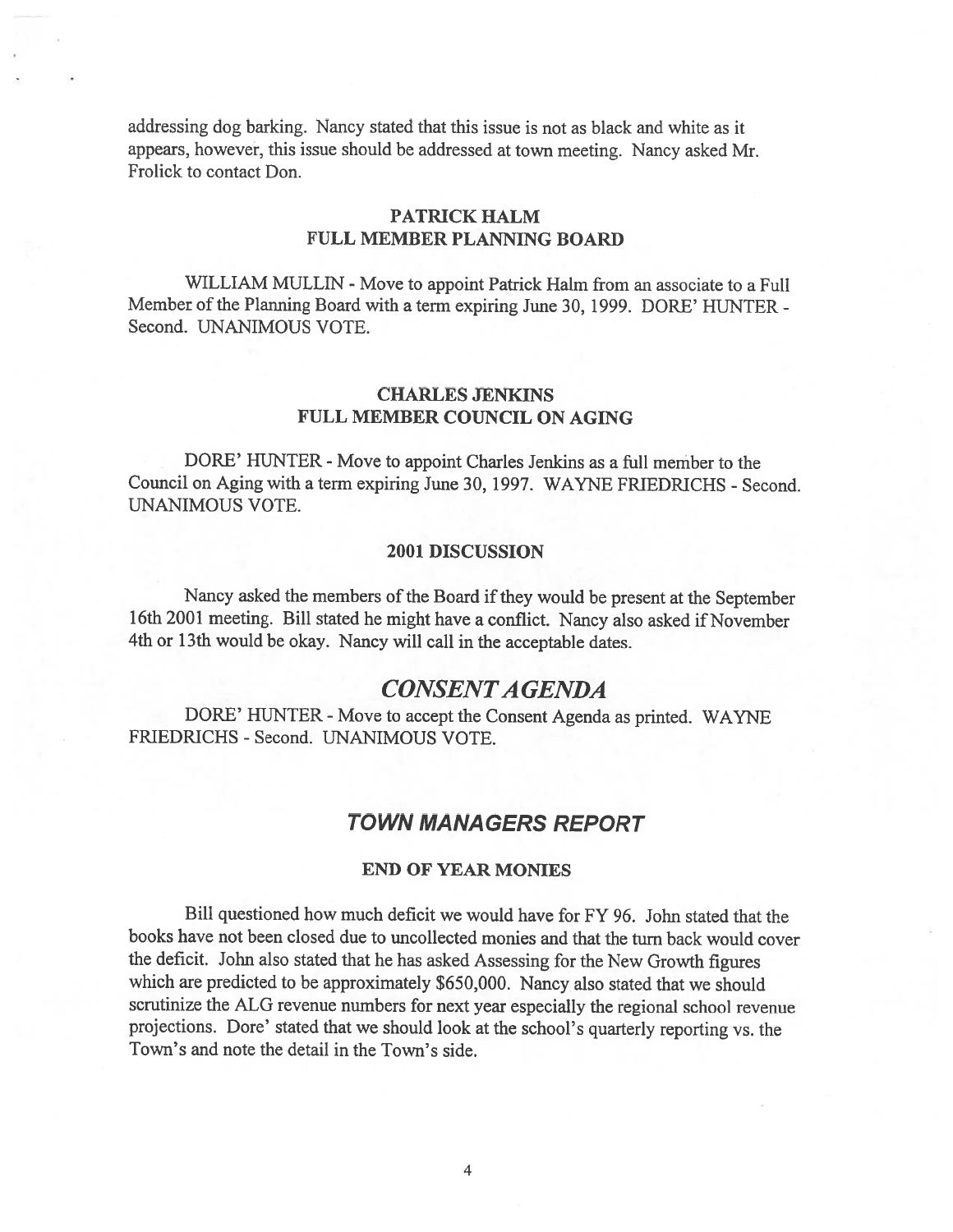#### **NESWC**

John stated that at <sup>a</sup> NESWC meeting today, the Board of Directors voted to spend an additional \$320,000 for <sup>a</sup> total of \$1.2 Million on implementing the New Contract.

#### NARA

Don stated that the equipment is due to arrive at North Acton Recreation Area any day and the contractor is ready to begin.

WAYNE FRIEDRICHS - Move to go into executive session for the purpose of discussing litigation. DORE' HUNTER - Second. All ayes.

The Board adjourned for executive session at 9:15 P.M.

MAnduck<br>Clerk<br>9/24/96

Date

Bal Sheryl Ball

Recording Secretary Min 8\_20 Doc

5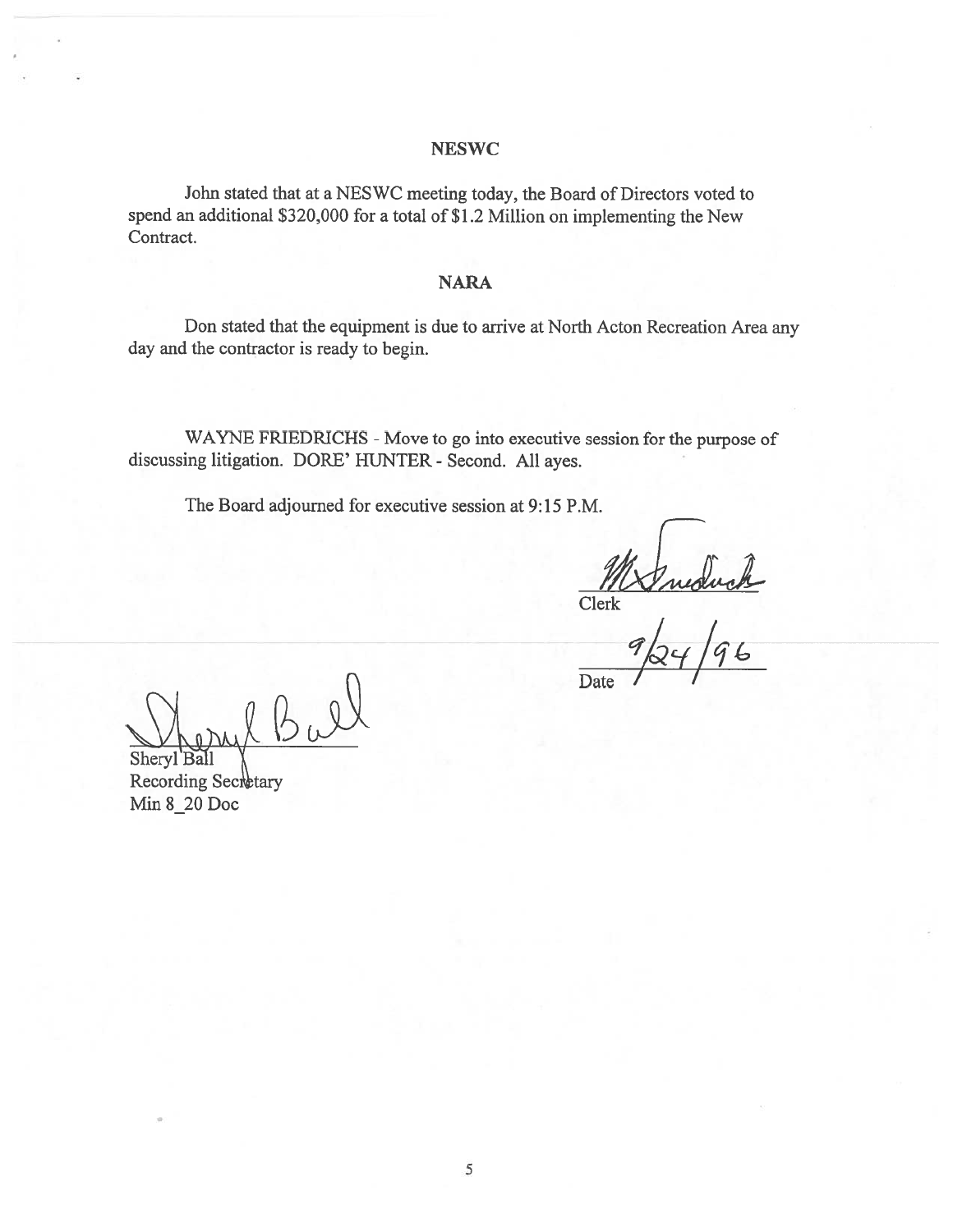#### August 16, 1996

TO Board of Selectmen

FROM: Nancy E. Tavernier, Chairman

SUBJECT: Selectmen's Report

# AGENDA

## Room 204 August 20, 1996

- I. CITIZEN'S CONCERNS
- II. PUBLIC HEARINGS & APPOINTMENTS
- 1. 7:31 BOSTON EDISON MAIN STREET -Enclosed <sup>p</sup>lease find <sup>a</sup> request and staff comment for Board review and approval.
- 2. 7:32 BOSTON EDISON PIPER ROAD Enclosed please find a request and staff comment for Board review and approval.
- 3. 7:35 KEVIN SWEENEY- Mr. Sweeney will be making <sup>a</sup> presentation of the Mill Corner monies for Board acceptance.
- 4. 7:45 BETTY DANIELSON COMMITTEE INTERVIEW FOR VCC Enclosed <sup>p</sup>lease find Ms. Danielson's Citizen Resource Sheet and VCC recommendation for an appointment to the VCC with <sup>a</sup> term to expire 6/30/99 for Board action.
- 5. 8:15 KEVIN HURLEY -Enclosed <sup>p</sup>lease find materials prepared by Mr. Hurley as well as comments from ACHC regarding his client's proposed LIP application.
- Ill. SELECTMEN'S BUSINESS

6. SIGNS WITHIN THE RIGHT-OF-WAY - Enclosed <sup>p</sup>lease find Garry Rhodes' recommended policy for signs in the public Right of Way for Board consideration and vote.

7. ACTON CENTER CONGREGATIONAL CHURCH REQUEST FOR BANNER PLACEMENT - Enclosed please find <sup>a</sup> request and staff comment for Board action.

8. WARRANT ARTICLE REQUEST - Enclosed please find a request for Board assistance regarding <sup>a</sup> proposed Dog Control Article for Board review and discussion.

9. PATRICK HALM - Planning Board - Enclosed please find a recommendation from VCC to move Mr. HaIm from Associate Member to Full Member to fill Jim Lee's unexpired term until 6/30199, for Board discussion.

10. CHARLES JENKINS -Council on Aging - Enclosed <sup>p</sup>lease find <sup>a</sup> recommendation from the VCC to appoint Mr. Jenkins as <sup>a</sup> Full Member to the COA with an expiration date of 6/30/97 for Board action.